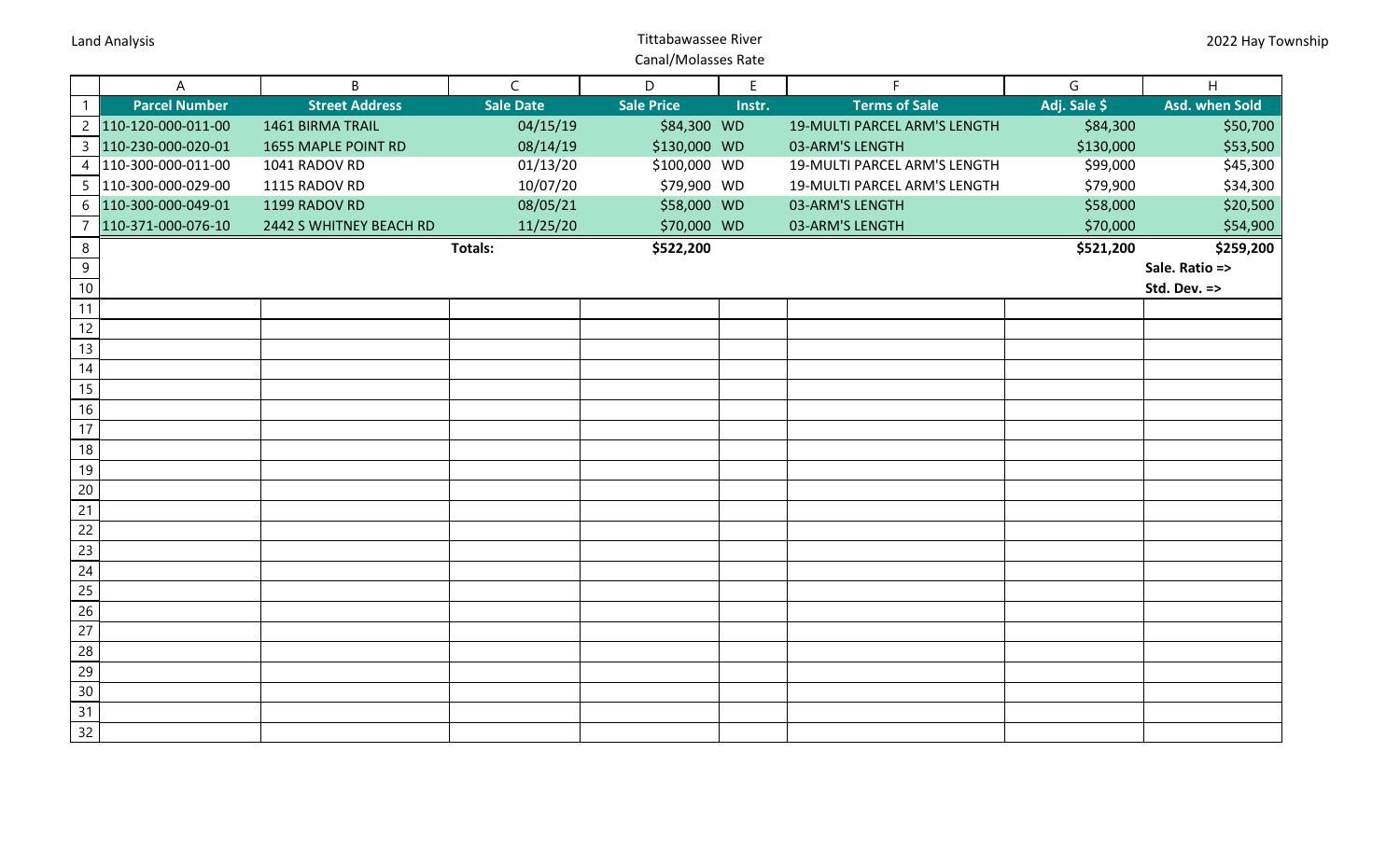## **Land Analysis Land Analysis Example 2018 Constrainers Constrainers Constrainers Constrainers Constrainers Constrainers Constrainers Constrainers Constrainers Constrainers Constrainers Constrain** Canal/Molasses Rate

|                 |               |                               | K                         |                        | ${\sf M}$           | $\mathsf{N}$ | $\circ$          | <b>P</b>           | Q                 |
|-----------------|---------------|-------------------------------|---------------------------|------------------------|---------------------|--------------|------------------|--------------------|-------------------|
| $\mathbf{1}$    | Asd/Adj. Sale | <b>Cur. Appraisal</b>         | <b>Land Residual</b>      | <b>Est. Land Value</b> | <b>Effec. Front</b> | <b>Depth</b> | <b>Net Acres</b> | <b>Total Acres</b> | <b>Dollars/FF</b> |
| $\overline{c}$  | 60.14         | \$99,260                      | \$22,840                  | \$37,800               | 135.0               | 443.0        | 0.69             | 0.38               | \$169             |
| $\overline{3}$  | 41.15         | \$130,162                     | \$14,778                  | \$14,940               | 83.0                | 240.4        | 0.46             | 0.46               | \$178             |
| $\overline{4}$  | 45.76         | \$101,614                     | \$17,794                  | \$20,408               | 121.5               | 151.0        | 0.21             | 0.00               | \$146             |
| $\overline{5}$  | 42.93         | \$79,669                      | \$20,611                  | \$20,380               | 121.0               | 330.0        | 0.46             | 0.25               | \$170             |
| $\sqrt{6}$      | 35.34         | \$43,710                      | \$38,790                  | \$24,500               | 175.0               | 179.0        | 0.72             | 0.72               | \$222             |
| $\overline{7}$  | 78.43         | \$88,535                      | \$22,065                  | \$40,600               | 145.0               | 105.0        | 0.35             | 0.35               | \$152             |
| 8               |               | \$542,950                     | \$136,878                 | \$158,628              | 780.5               |              | 2.88             | 2.16               |                   |
| $\overline{9}$  | 49.73         |                               |                           | Average                |                     |              | Average          |                    |                   |
| 10              | 15.94         |                               |                           | per FF=>               | \$175               |              | per Net Acre=>   | 47,477.63          |                   |
| 11              |               |                               |                           |                        |                     |              |                  |                    |                   |
| 12              |               |                               | Rate Group 'A'            |                        | $\times$            |              |                  |                    |                   |
| 13              |               | tage/Sites                    |                           |                        |                     |              |                  | Used \$180/ff      |                   |
| 14              |               |                               | Frontage                  |                        |                     |              |                  |                    |                   |
| 15              |               |                               | Description:              |                        |                     |              |                  |                    |                   |
| 16              |               |                               | <b>Front Foot Rate:</b>   | 180                    |                     |              |                  |                    |                   |
| 17              |               |                               | Standard Depth:           | 0                      |                     |              |                  |                    |                   |
| 18              |               |                               |                           |                        |                     |              |                  |                    |                   |
| 19              |               |                               |                           | Depth Factor Curve     |                     |              |                  |                    |                   |
| 20              |               |                               | Standard Frontage (Opt.): | 0                      |                     |              |                  |                    |                   |
| 21              |               |                               |                           | Front Factor Curve     |                     |              |                  |                    |                   |
| $\overline{22}$ |               | ximum Value:                  | Maximum Frontage Factor:  | 0.00                   |                     |              |                  |                    |                   |
| 23              |               | inimum Value:                 |                           |                        |                     |              |                  |                    |                   |
| 24              |               | <b>Sites</b><br>able Has Rate |                           |                        |                     |              |                  |                    |                   |
| 25              |               |                               | Description:              |                        |                     |              |                  |                    |                   |
| $\overline{26}$ |               |                               | Site Value:               | $\bullet$              |                     |              |                  |                    |                   |
| 27              |               |                               |                           |                        |                     |              |                  |                    |                   |
| 28              |               |                               |                           | Close                  |                     |              |                  |                    |                   |
| 29              |               |                               |                           |                        |                     |              |                  |                    |                   |
| 30              |               |                               |                           |                        |                     |              |                  |                    |                   |
| 31              |               |                               |                           |                        |                     |              |                  |                    |                   |
| 32              |               |                               |                           |                        |                     |              |                  |                    |                   |